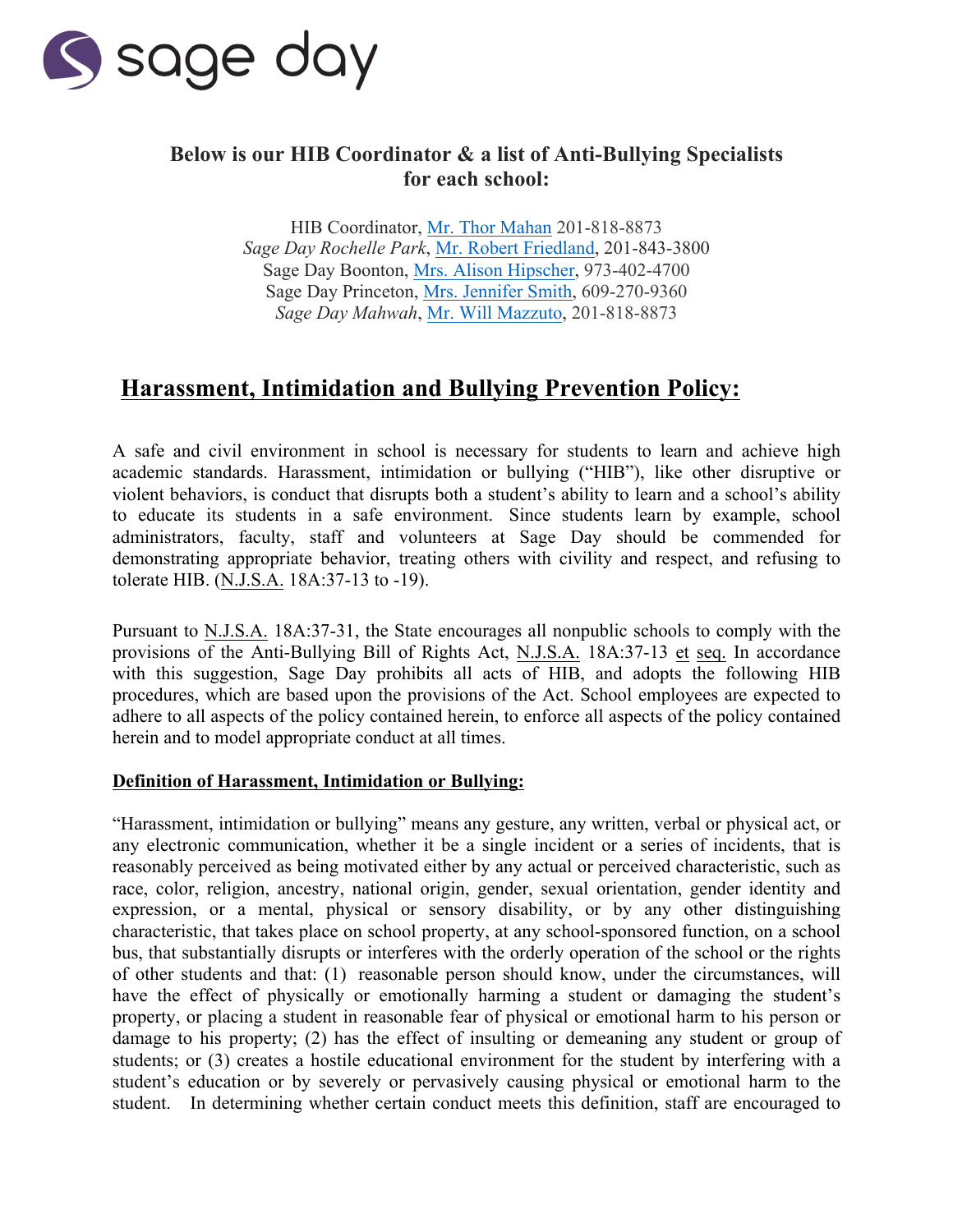

take into consideration the fact that bullying is considered "unwanted, aggressive behavior that may involve a real or perceived power imbalance."

The definition of HIB shall include incidents occurring on a sending district board of education bus, at a sending district board of education school sponsored event, or off school grounds. If Sage Day becomes aware of an incident occurring on a sending district board of education bus, at a sending district board of education school-sponsored event, or off school grounds, the incident will be reported by the principal to the appropriate administrators of the sending school district (verbally within one school day and in writing within three school days) so that Sage Day and the sending district can decide whether an investigation will be most effectively conducted by Sage Day or by the sending district. Notwithstanding this collaboration, in circumstances where the off-school conduct involves Sage Day students from different sending school districts, Sage Day reserves the right to conduct its own investigation into any incident occurring on a sending district board of education bus, at a sending district board of education school-sponsored event, or off school grounds in accordance with *N.J.S.A.* 18A:15.3. 

In the event that any incident meeting the definition of HIB is deemed to materially and substantially interfere with the requirement of appropriate discipline in the operation of the school, the individual(s) involved in such incident shall be subject to appropriate consequences and remediation to the extent reasonably necessary to protect the physical or emotional safety, security and/or well-being of any student, staff member or school grounds. It must be emphasized that the definition of HIB includes communications and gestures made via any type of electronic device or medium.

### **Anti-Bullying Chain of Command:**

The Director of Operations will appoint a Sage Day Anti-Bullying Coordinator who is responsible for coordinating and strengthening Sage Day HIB policies and providing data regarding the same. The Principal at each site shall receive all initial reports of HIB and shall ensure that investigations are conducted within the 10-school day timeframe set forth in the Act, unless the principals determines that the facts reported, if deemed true, could not constitute an act of HIB. The Principal at each site shall also appoint an Anti-Bullying Specialist who will lead the investigation of incidents/allegations of HIB and be the primary school official responsible for preventing, identifying and addressing incidents of HIB in the school.

Each school will form a school safety/school climate team comprised of the principal, teacher, therapist and parent\* in the school with the school anti-bullying specialist who will serve as the chairperson. This team will:

- Receive copies of complaints and investigation reports on HIB.
- Identify patterns of HIB in the school,
- Participate in training on HIB
- Strengthen the school's policy on HIB.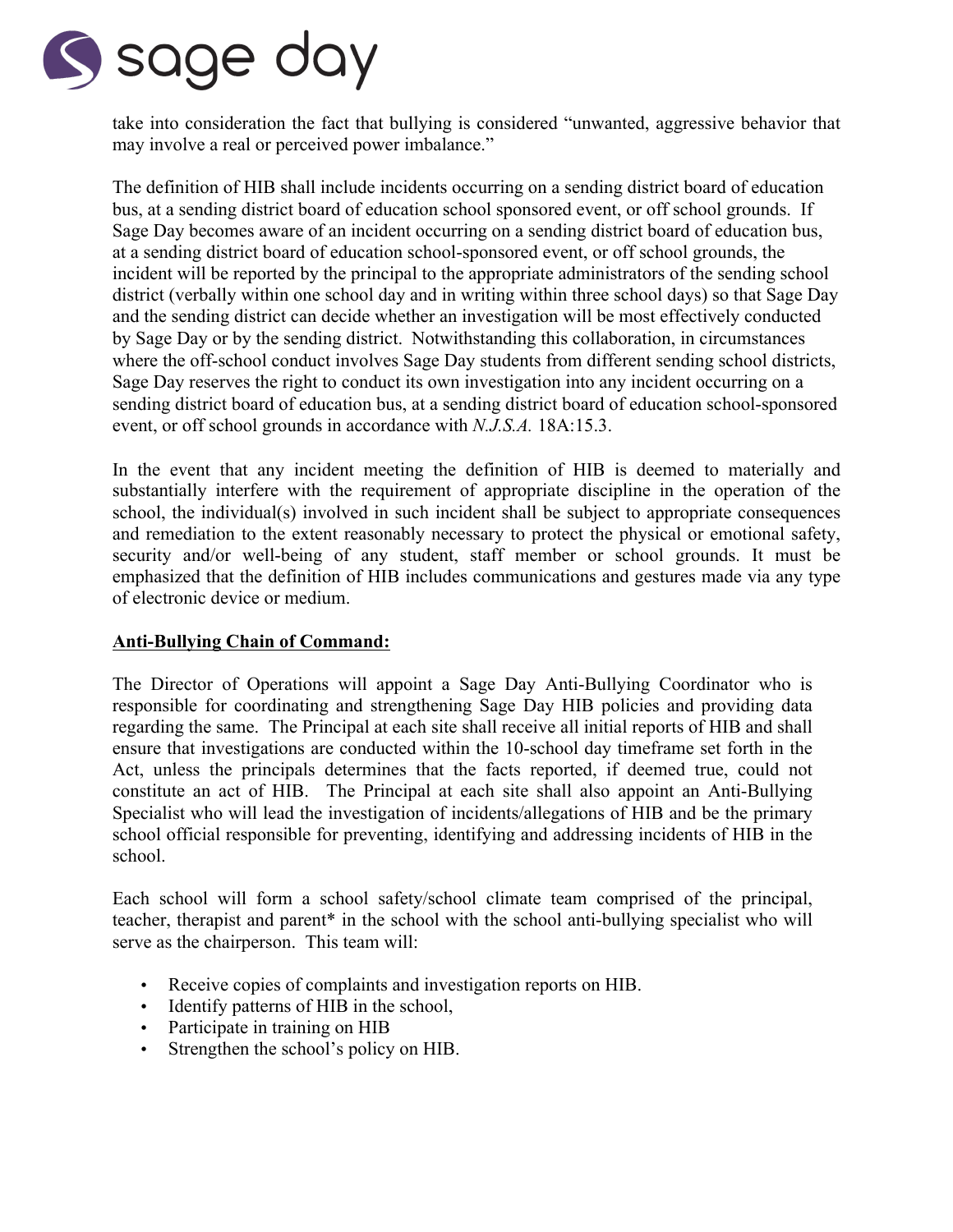

*\*Since parents are part of the school safety/school climate team, the Act protects the privacy rights of students by limiting the participation of parent members of school safety/school climate teams to the activities of the team which do not involve confidential matters involving students.*

#### **Anti-Bullying General Protocols:**

At administrative meetings once before, and once after January 1, the Anti-Bullying Coordinator will report on acts of violence, vandalism and HIB which occurred during the previous reporting period, including the number of incidents of bullying and the discipline imposed, and all HIB programs and training with breakdown by school. Once during each reporting period, the Director of Operations may submit to the Department of Education both school wide HIB data and a categorical breakdown of HIB by school.

The week of the first Monday in October each year will be designated as a "Week of Respect" by providing age appropriate instruction on HIB instruction.

School administrators shall develop and implement procedures that ensure both appropriate consequences and remedial responses to a student or staff member who commits one or more acts of harassment, intimidation or bullying. In determining the appropriate consequence, school administrators shall consider the following factors: the age, developmental and maturity levels of the parties involved, the levels of harm, the surrounding circumstances, the nature of the behaviors, past incidences or continuing patterns of behavior, the relationships between the parties involved, the levels of harm, the surrounding circumstances the nature of the behaviors, past incidences or continuing patterns of behavior, the relationships between the parties involved and the context in which the alleged incidents occurred and the nature of the student's disability, if any, and the extent to which this disability is relevant.. In determining appropriate remedial measures, school administrators shall consider the personal and environmental factors surrounding the incident.

#### **Consequences and Appropriate Remedial Actions for a Committing an Act of Harassment, Intimidation or Bullying:**

Consequences and appropriate remedial action for a student or staff member who commits one or more acts of HIB may be varied and graded according to the nature of the behavior, the development age of the student and the student's history of problem behaviors and performance. This may range from positive behavioral interventions up to and including suspension or termination. In all cases, Sage Day will attempt to actively involve parents in the remediation of behavior (s) of concern.

Concluding whether a particular action or incident constitutes a violation of this policy requires a determination based on all the facts and surrounding circumstances.

#### **Reporting an Act of Harassment, Intimidation or Bullying:**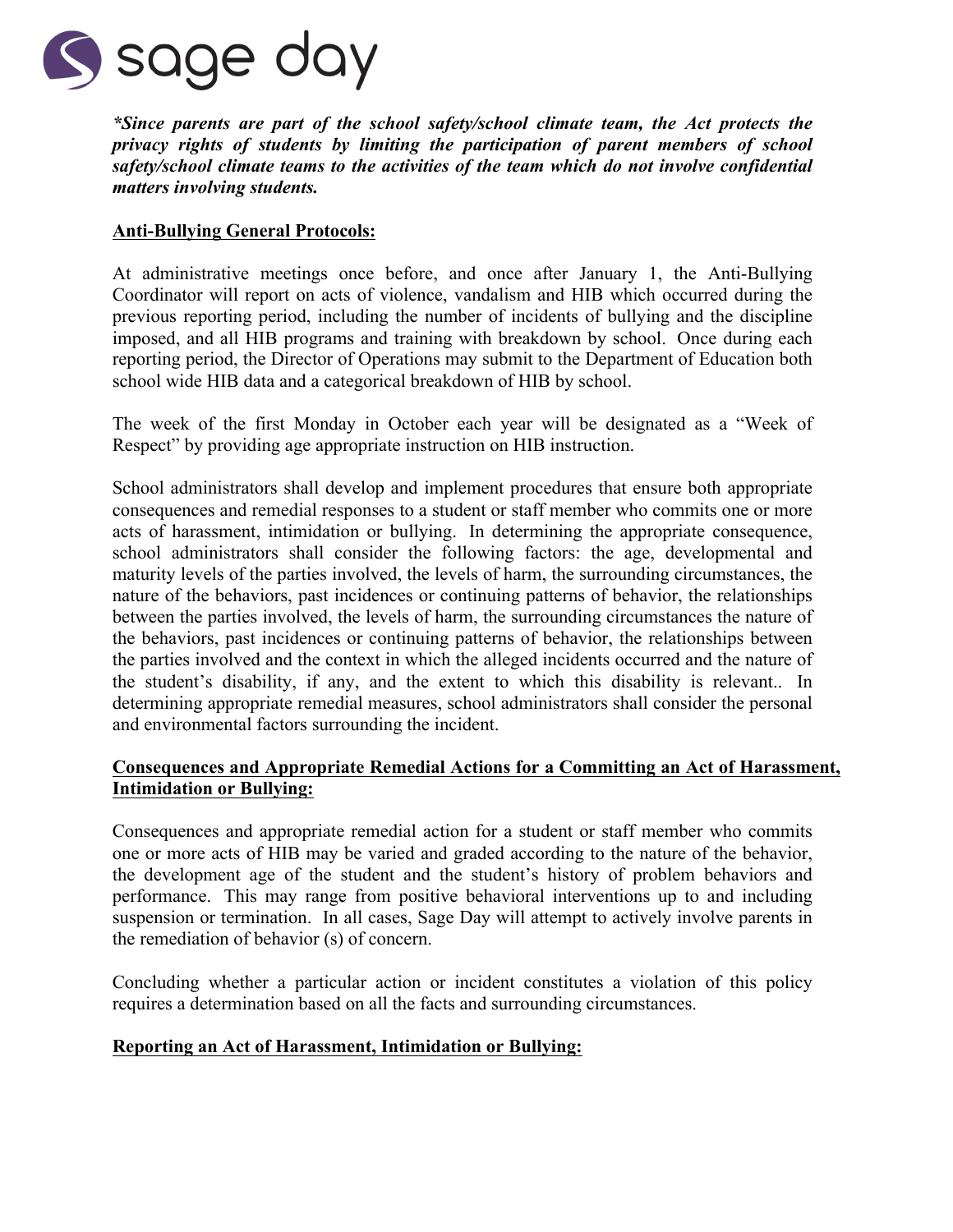

At each school, the Principal is responsible for receiving complaints alleging violations of this policy. All school employees are required to report alleged violations of this policy to the Principal. All other members of the school community, including students, parents, volunteers and visitors, shall report any act that may be a violation of this policy. While submission of the report form is not required, the reporting party is encouraged to use the report form available from the principal of each campus. Oral reports also shall be considered official reports, but they should be supplemented by written reports where possible. Reports may be made anonymously, but formal disciplinary action may not be based solely on the basis of an anonymous report.

After an allegation of HIB:

- 1. After notifying the staff member, or the parents or guardians of the students involved, the Principal shall ensure that the Anti-Bullying Specialist conducts an investigation in consultation with the Principal. However, before referring the matter to the Anti-Bullying Specialist for an investigation, the Principal may, in consultation with the Anti-Bullying Specialist, make a preliminary determination as to whether, assuming all facts reported are deemed true, a reported incident or complaint could be considered an act of HIB. If the principal fails to report an incident that could be considered HIB if all facts reported are deemed true, he or she may be subject to discipline.
- 2. A school administrator who receives a report of HIB, or who determines a reported incident or complaint, assuming all facts presented are true, is a valid HIB report, but fails to initiate or conduct an investigation, or who should have known of an incident of HIB and fails to take sufficient action to minimize or eliminate the HIB, may be subject to disciplinary action.
- 3. The Anti-Bullying Specialist may appoint additional personnel to assist in the investigation.
- 4. The investigation shall be completed as soon as possible, but not later than 10 school days from the date of the written report of the incident of HIB, if there is one, or 10 school days from the processing of an official oral report.

a. In the event that there is information relative to the investigation that is anticipated but not yet received by the end of the 10-school-day period, the Anti-Bullying Specialist may amend the original report to reflect the information.

5. The result of the investigation shall be reported to the Director of Operations within two days of the completion of the investigation.

6. The Director of Operations may decide to provide intervention services, establish training programs to reduce HIB and enhance school climate, impose discipline, order counseling as a result of the findings of the investigation, or take or recommend other appropriate action.

7. The principal shall report to the appropriate sending district board(s) of education the following: (1) the students who are parties to the HIB investigation, (2) the results of each investigation; and (3) information on any service(s) provided, training establishing, and/or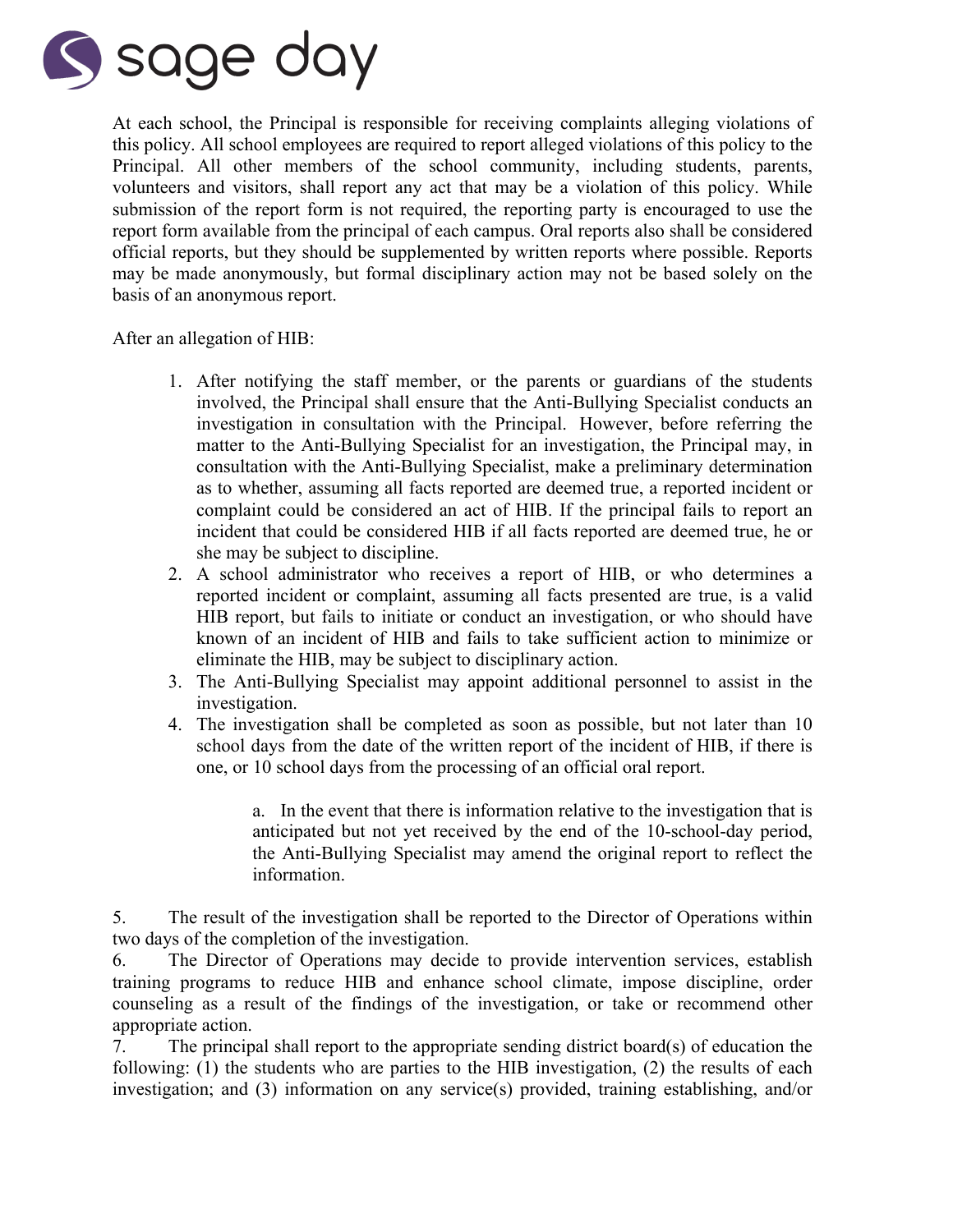

discipline imposed. This report shall be made no later than five school days following the investigation's completion.

8. Parents or legal guardians of the students who are parties to the investigation shall be entitled to receive information about the investigation, in accordance with Federal and State law and regulation, including the nature of the investigation, whether the school found evidence of HIB or whether discipline was imposed or services provided to address the incident of HIB. The information shall be provided in writing within five school days after the results of the investigation are reported to the Director of Operations.

9. The parent or legal guardian may request a hearing before the Director of Operations after receiving the information.

a. This hearing shall be held within ten days of request.

b. At the hearing the Director of Operations may hear from the Anti-Bullying Specialist about the incident, recommendations for discipline or services, and any programs instituted to reduce such incidents.

10. A parent, student, legal guardian, or organization may file a complaint with the Division of Civil Rights within one hundred eighty days of the occurrence of any incident of HIB Based on membership in a protected group as enumerated in "Law Against Discrimination."

#### **Response to HIB:**

Some acts of HIB may be isolated incidents requiring that the school respond appropriately to the individuals committing the acts. Other acts may be so serious or part of a larger pattern of harassment, intimidation or bullying that they require a response at the classroom, school building or school-wide levels, or by law enforcement officials.

Consequences and appropriate remedial actions for students who commit an act of harassment, intimidation or bullying range from positive behavioral interventions up to and including suspension or termination from Sage Day. When determining the appropriate remedial action and consequences for a student who commits HIB, Sage Day will take into account the nature of the student's disability, if any, and the extent to which this disability is relevant.

Moreover, in recognition that parental notification could inadvertently result in the "outing" of students who are gay, lesbian, bisexual, or transgender, Sage Day will take into account the circumstances of the incident when providing notification to parents, and when conveying the nature of the incident, including the actual or perceived protected category motivating the alleged offense.

Classroom responses can include class discussions about an incident of HIB, role plays, research projects, observing and discussing audio-visual materials on these subjects and skillbuilding lessons in courtesy, tolerance, assertiveness and conflict management. School responses can include theme days, learning station programs, parent programs and information disseminated to students and parents. school-wide responses can include community involvement in policy review and development, professional development programs, adoption of curricula and coordination with community-based organizations (e.g., mental health, health services, health facilities, law enforcement, faith-based).